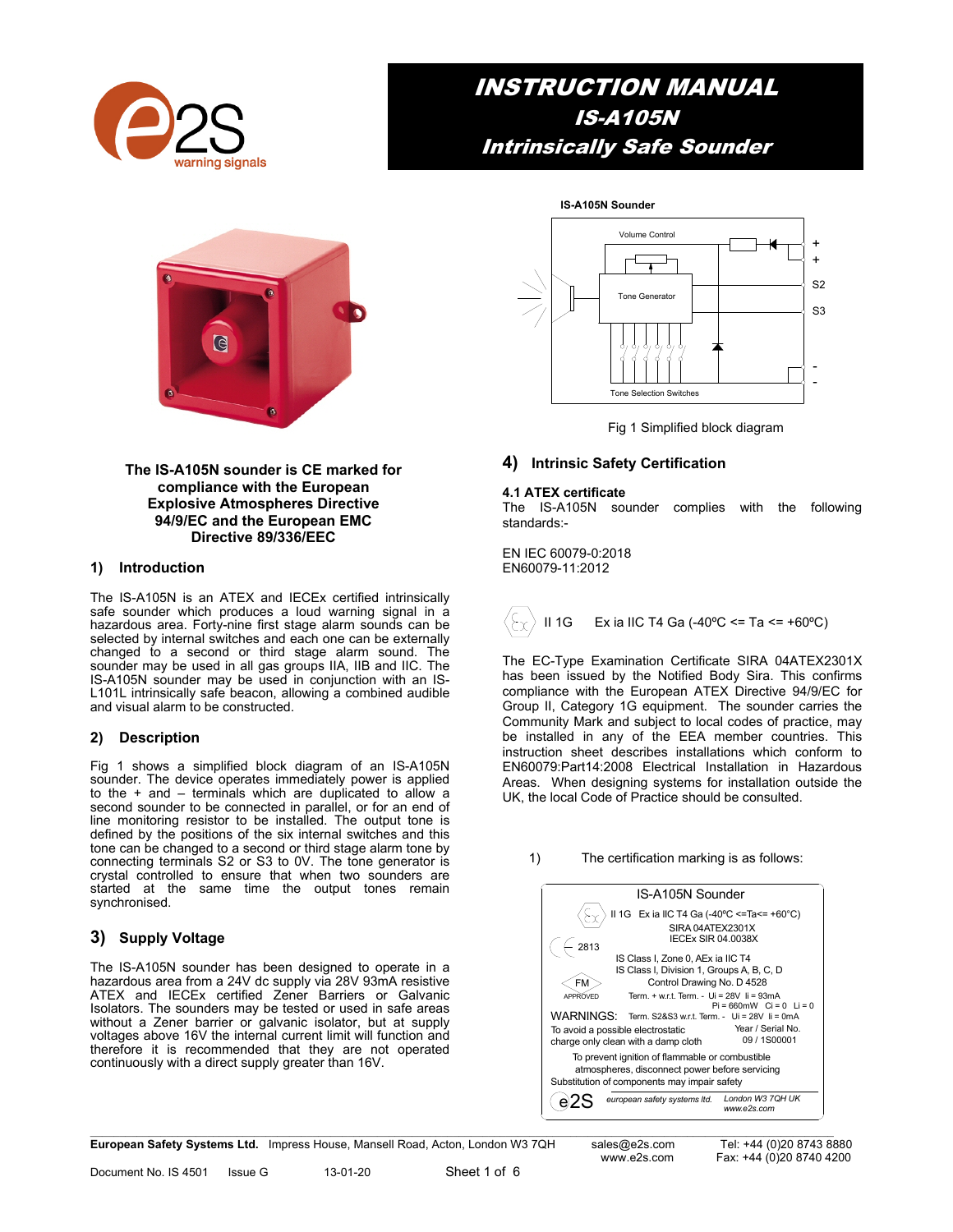- 2) The equipment may be used in zones 0, 1 and 2 with flammable gases and vapours with apparatus groups IIA, IIB & IIC and with temperature classes T1, T2, T3 and T4.
- 3) The equipment is only certified for use in ambient temperatures in the range  $-40^{\circ}$ C to  $+60^{\circ}$ C and should not be used outside this range.
- 4) The certificate number has an 'X' suffix, which indicates that the certificate contains one of more special conditions for safe use. Those installing or inspecting the equipment should refer to this section of the certificate.
- 5) The equipment has not been assessed as a safetyrelated device (as referred to by Directive 94/9/EC Annex II, clause 1.5).
- 6) Installation of this equipment shall be carried out by suitably-trained personnel in accordance with the applicable code of practice.
- 7) Repair of this equipment shall only be carried out by the manufacturer or in accordance with the applicable code of practice.
- 8) The certification of this equipment relies on the following materials used in its construction:

Enclosure: ABS Plastic

If the equipment is likely to come into contact with aggressive substances, then it is the responsibility of the user to take suitable precautions that prevent it from being adversely affected, thus ensuring that the type of protection is not compromised.

"Aggressive substances" - e.g. acidic liquids or gases that may attack metals, or solvents that may affect polymeric materials.

"Suitable precautions" - e.g. regular checks as part of routine inspections or establishing from the material's data sheet that it is resistant to specific chemicals.

#### **SPECIAL CONDITIONS FOR SAFE USE (as stated on the EC Type Examination Certificate SIRA 04ATEX2301X)**

The equipment shall only be supplied via Terminals + w.r.t. Terminals - from a barrier having a maximum open circuit voltage Uo that is  $\leq$  28 V and a maximum short circuit current Io that is  $\leq$  93 mA, where Io is resistively limited. The barrier shall be ATEX certified by a notified body.

The total capacitance connected to terminals  $+$  wrt  $-$  (i.e. the capacitance of the cable plus any other capacitance) shall not exceed 83nF.

The enclosure is non-conducting and may generate an ignition-capable level of electrosatic charges under certain extreme conditions. The user should ensure that the equipment is not installed in a location where it may be subjected to external conditions that might cause a build-up of electrostatic charges on non-conducting surfaces, additionally, cleaning of the equipment should be done only with a damp cloth.

The equipment has an ingress protection rating of IP66; however, if it has been supplied without a cable entry device, then the user shall ensure that the device that is fitted will

provide an ingress protection that is appropriate to the environment in which it is installed i.e. IP20 or better.

#### **4.2 Zones, Gas Groups and Temperature Classification**

The IS-A105N sounder has been certified Ex ia IIC T4 Ga. When connected to an approved system it may be installed in:

| Zone 0 | explosive gas air mixture |
|--------|---------------------------|
|        | continuously present.     |

- Zone 1 explosive gas air mixture likely to occur in normal operation.
- Zone 2 explosive gas air mixture not likely to occur, and if it does, it will only exist for a short time.

#### **Be used with gases in groups:**

| Group A | propane  |
|---------|----------|
| Group B | ethylene |
| Group C | hydrogen |

#### **Having a temperature classification of:**

| Τ1 | $450^{\circ}$ C |
|----|-----------------|
| T2 | $300^{\circ}$ C |
| T3 | $200^{\circ}$ C |
| T4 | 135°C           |

#### **4.3 Terminals + and -**

Power is supplied to the sounder via the  $+$  and  $-$  terminals which have the following input safety parameters:

| Ui                | $=$ | 28V               |
|-------------------|-----|-------------------|
| li                | $=$ | 93 <sub>m</sub> A |
| Pi                | $=$ | 660mW             |
| $Ci = 0$ $Li = 0$ |     |                   |

The IS-A105N sounder may be powered from an ATEX certified Zener barrier or galvanic isolator which have output parameters equal to or less than 28V, 93mA and 660mW where Io is resistively limited. The cable parameters stated on the selected Zener barrier or galvanic isolator certificate must be observed.

Up to three IS-A105N sounders can be connected in parallel and powered from a common barrier or isolator. Connecting two sounders in parallel will reduce the output from each by about 3dB. Three sounders should only be powered from a common supply when the maximum supply voltage is available.

#### **4.4 Terminals S2 and S3**

When terminals S2 or S3 are connected to 0V (- terminal) the sounder output tone changes to the second or third stage alarm respectively. The input safety parameters for these terminals are:

| Ui | - | <b>28V</b>       |
|----|---|------------------|
|    | - | 0 <sub>m</sub> A |

Because the permitted input current is zero, these terminals may only be connected to a diode return barrier, an

|   | European Safety Systems Ltd. Impress House, Mansell Road, Acton, London W3 7QH |                      | sales@e2s.com<br>www.e2s.com | Tel: +44 (0)20 8743 8880 |
|---|--------------------------------------------------------------------------------|----------------------|------------------------------|--------------------------|
| . | .                                                                              | $\sim$ $\sim$ $\sim$ |                              | Fax: +44 (0)20 8740 4200 |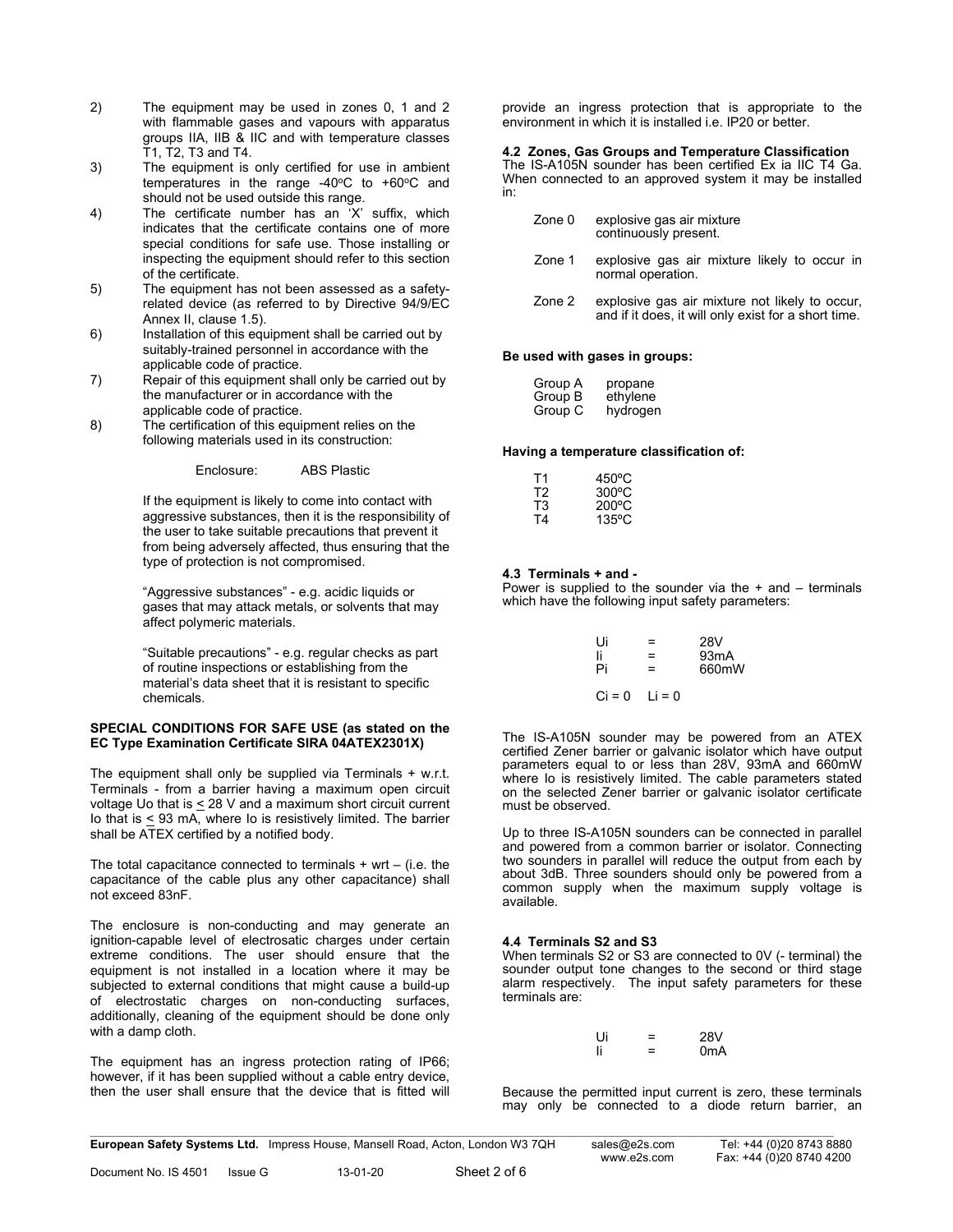intrinsically safe relay or a galvanic isolator, all of which must have been certified by an EC Notified Body. return barriers with a voltage drop of less than 0.9V may be used. Alternatively, these terminals may be connected directly to a mechanically activated switch within the hazardous area.



Fig 2 Location of field terminals and controls.

#### **4.5 Other intrinsic safety certifications**

Please contact European Safety Systems Ltd. for details of non-European intrinsic safety approvals.

#### **5) Installation**

IS-A105N sounders should only be installed by trained competent personnel.

#### **5.1 Mounting**

The IS-A105N sounder may be secured to any flat surface using the two 7mm diameter fixing holes. The enclosure provides IP66 protection and is suitable for installation in exterior locations providing it is positioned so that water can not collect in the horn, and the cable entry is sealed.

#### **5.2 Installation procedure**

- a. Secure the IS-A105N sounder to a flat surface via the two 7mm dia fixing holes in the mounting feet.
- b. Remove the front of the sounder by unscrewing the four captive 'A' screws and pulling the front away from the enclosure.
- c. Fit a 20mm cable gland or conduit entry into the untapped hole in the enclosure and connect the field wiring to the appropriate sounder terminals as shown in section 6 and fig 2 of this manual. The power supply terminals + and - are duplicated so that sounders may be connected in parallel, or an end of line monitoring resistor may be fitted.
- d. Select the required output tone by positioning the six switches as shown in Table 1 and Fig 2.
- e. Apply power to the sounder and adjust the internal volume control to provide the required sound level.
- f. Replace the front of the sounder and tighten the four 'A' screws.
- **6) Electrical System Design For Installation In Hazardous Areas Using Zener Barriers**

#### **6.1 Single stage alarm**

If the control switch is in the positive supply, or the power supply is being turned on and off, only a single channel Zener barrier is required as shown in Fig 3. This circuit may also be used if the sounder is being controlled by a mechanically activated switch on the hazardous area side of the barrier.



Fig 3 Single stage alarm using single channel barrier.

If the control switch must be in the negative supply, the circuit shown in Fig 4 may be used. Any diode return barrier certified Ex ia by a EC Notified Body may be used, providing its voltage drop is less than 0.9V.





#### **6.2 Multi-stage alarm**

Connecting terminal S2 to 0V activates the second stage alarm, and similarly terminal S3 for the third stage alarm. Fig 5 shows how the diode return barriers may be used. If only two stages of alarm are required the third stage barrier should be omitted, the 28V 93mA barrier and the single diode return channel may then be contained in one package.



Fig 5 Multi stage alarm using Zener barriers.

**European Safety Systems Ltd.** Impress House, Mansell Road, Acton, London W3 7QH sales@e2s.com Tel: +44 (0)20 8743 8880

 $\mathcal{L} = \{ \mathcal{L} = \{ \mathcal{L} = \{ \mathcal{L} = \{ \mathcal{L} = \{ \mathcal{L} = \{ \mathcal{L} = \{ \mathcal{L} = \{ \mathcal{L} = \{ \mathcal{L} = \{ \mathcal{L} = \{ \mathcal{L} = \{ \mathcal{L} = \{ \mathcal{L} = \{ \mathcal{L} = \{ \mathcal{L} = \{ \mathcal{L} = \{ \mathcal{L} = \{ \mathcal{L} = \{ \mathcal{L} = \{ \mathcal{L} = \{ \mathcal{L} = \{ \mathcal{L} = \{ \mathcal{L} = \{ \mathcal{$ 

www.e2s.com Fax: +44 (0)20 8740 4200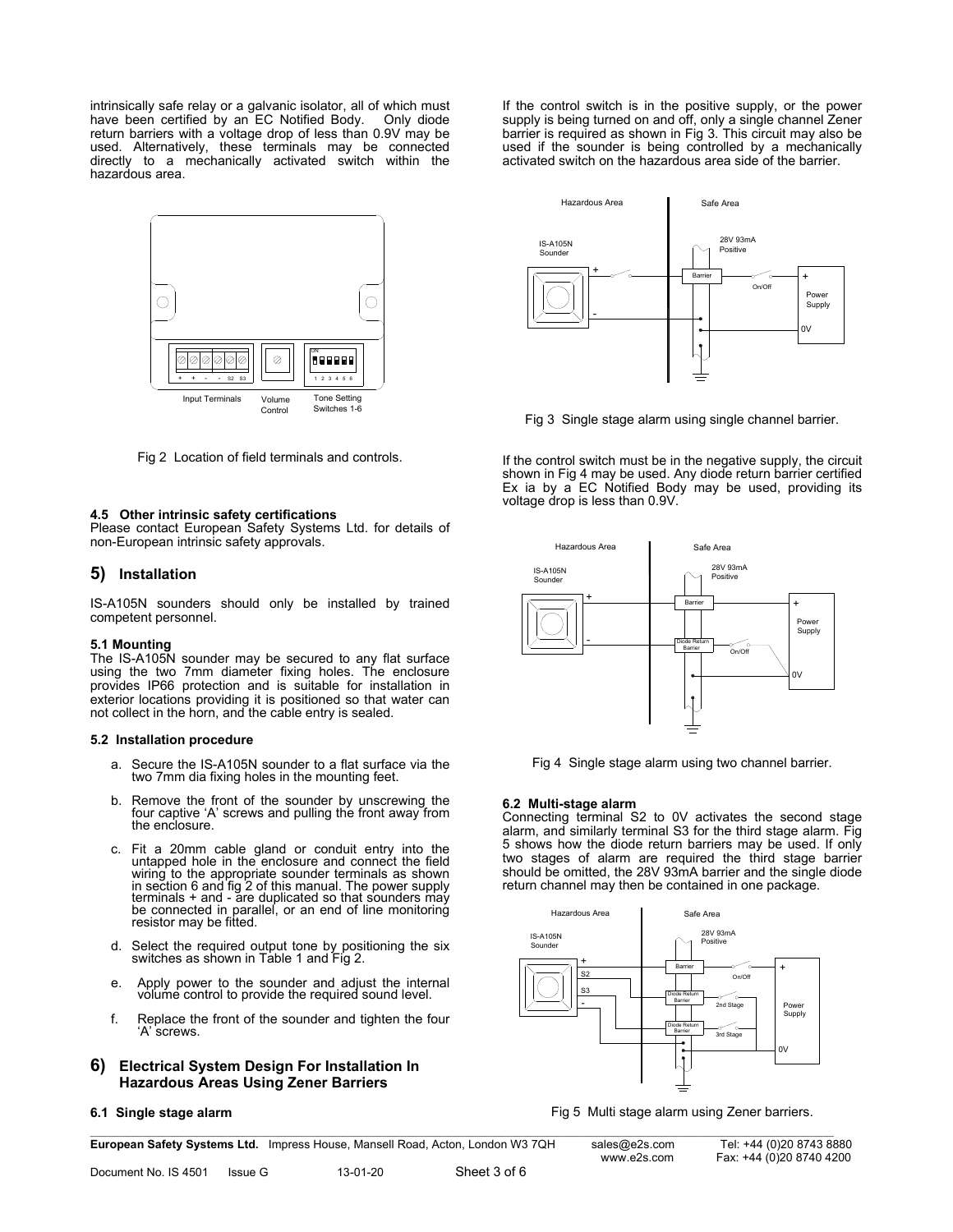**Tone Selection** – To select the required first stage tone set the tone switches 1 to 6 (see Fig 2) to the tone setting shown in the table below. The table also shows which 2<sup>nd</sup> and 3<sup>rd</sup> stage tones are available for use with the selected first stage tone if more than one tone output stage is required.

| Tone<br><b>Number</b> | <b>Tone Description</b>                                 | <b>Switch</b><br>Settings<br>123456 | Second<br>Stage<br>Alarm | Third<br><b>Stage</b><br>alarm |
|-----------------------|---------------------------------------------------------|-------------------------------------|--------------------------|--------------------------------|
| Tone 1                | Continuous 340Hz                                        | 000000                              | Tone 2                   | Tone 5                         |
| Tone 2                | Alternating 800/1000Hz @ 0.25s intervals                | 100000                              | Tone 17                  | Tone 5                         |
| Tone 3                | Slow whoop 500/1200Hz $@$ 0.3Hz with 0.5s gap repeated  | 010000                              | Tone 2                   | Tone 5                         |
| Tone 4                | Sweeping 500/1000Hz @ 1Hz                               | 110000                              | Tone 6                   | Tone 5                         |
| Tone 5                | Continuous 2400Hz                                       | 001000                              | Tone 3                   | Tone 20                        |
| Tone 6                | Sweeping 2400/2900Hz @ 7Hz                              | 101000                              | Tone 7                   | Tone 5                         |
| Tone 7                | Sweeping 2400/2900Hz @ 1Hz                              | 011000                              | Tone 10                  | Tone 5                         |
| Tone 8                | Siren 500/1200/500Hz @ 0.3Hz                            | 111000                              | Tone 2                   | Tone 5                         |
| Tone 9                | Sawtooth 1200/500Hz @ 1Hz - D.I.N.                      | 000100                              | Tone 15                  | Tone 2                         |
| Tone 10               | Alternating 2400/2900Hz @ 2Hz                           | 100100                              | Tone 7                   | Tone 5                         |
| Tone 11               | Intermittent 1000Hz $@$ 1Hz                             | 010100                              | Tone 2                   | Tone 5                         |
| Tone 12               | Alternating 800/1000Hz @ 0.875Hz                        | 110100                              | Tone 4                   | Tone 5                         |
| Tone 13               | Intermittent 2400Hz $@$ 1Hz                             | 001100                              | Tone 15                  | Tone 5                         |
| Tone 14               | Intermittent 800Hz 0.25s ON, 1s OFF                     | 101100                              | Tone 4                   | Tone 5                         |
| Tone 15               | Continuous 800Hz                                        | 011100                              | Tone 2                   | Tone 5                         |
| Tone 16               | Intermittent 660Hz 150Ns ON, 150ms OFF                  | 111100                              | Tone 18                  | Tone 5                         |
| Tone 17               | Alternating 544Hz (100ms) / 440Hz (400ms) - NFS 32-001  | 000010                              | Tone 2                   | Tone 27                        |
| Tone 18               | Intermittent 660Hz 1.8s ON, 1.8s OFF                    | 100010                              | Tone 2                   | Tone 5                         |
| Tone 19               | Sweep 1400Hz to1600Hz up 1s 1600Hz to 1400Hz down 0.5s  | 010010                              | Tone 2                   | Tone 5                         |
| Tone 20               | Continuous 660Hz                                        | 110010                              | Tone 2                   | Tone 5                         |
| Tone 21               | Alternating 554/440Hz @ 1Hz                             | 001010                              | Tone 2                   | Tone 5                         |
| Tone 22               | Intermittent 544Hz @ 0.875Hz                            | 101010                              | Tone 2                   | Tone 5                         |
| Tone 23               | Intermittent 800Hz $@$ 2Hz                              | 011010                              | Tone 6                   | Tone 5                         |
| Tone 24               | Sweeping 800/1000Hz @ 50Hz                              | 111010                              | Tone 29                  | Tone 5                         |
| Tone 25               | Sweeping 2400/2900Hz @ 50Hz                             | 000110                              | Tone 29                  | Tone 5                         |
| Tone 26               | Simulated bell                                          | 100110                              | Tone 2                   | Tone 15                        |
| Tone 27               | Continuous 554Hz                                        | 010110                              | Tone 26                  | Tone 5                         |
| Tone 28               | Continuous 440Hz                                        | 110110                              | Tone 2                   | Tone 5                         |
| Tone 29               | Sweeping 800/1000Hz @ 7Hz                               | 001110                              | Tone 7                   | Tone 5                         |
| Tone 30               | Continuous 300Hz                                        | 101110                              | Tone 2                   | Tone 5                         |
| Tone 31               | Sweeping 660/1200 @ 1Hz                                 | 011110                              | Tone 26                  | Tone 5                         |
| Tone 32               | Two Tone Chime                                          | 111110                              | Tone 26                  | Tone 15                        |
| Tone 33               | Intermittent 745Hz                                      | 000001                              | Tone 2                   | Tone 5                         |
| Tone 34               | Alternating 1000/2000Hz $@$ 0.5s - Singapore            | 100001                              | Tone 38                  | Tone 45                        |
| Tone 35               | 420Hz @ 0.625s - Australian Alert                       | 010001                              | Tone 36                  | Tone 5                         |
| Tone 36               | 500-1200Hz 3.75s / 0.25s - Australian Evacuate          | 110001                              | Tone 35                  | Tone 5                         |
| Tone 37               | Continuous 1000Hz                                       | 001001                              | Tone 9                   | Tone 45                        |
| Tone 38               | Continuous 2000Hz                                       | 101001                              | Tone 34                  | Tone 45                        |
| Tone 39               | Intermittent 800Hz 0.25s ON 1s OFF                      | 011001                              | Tone 23                  | Tone 17                        |
| Tone 40               | Alternating 544Hz (100ms) / 440Hz (400ms) - NFS 32-001  | 111001                              | Tone 31                  | Tone 27                        |
| Tone 41               | Motor Siren - Slow rise to 1200Hz                       | 000101                              | Tone 2                   | Tone 5                         |
| Tone 42               | Motor Siren - Slow rise to 800Hz                        | 100101                              | Tone 2                   | Tone 5                         |
| Tone 43               | Continuous 1200Hz                                       | 010101                              | Tone 2                   | Tone 5                         |
| Tone 44               | Motor Siren - Slow rise to 2400Hz                       | 110101                              | Tone 2                   | Tone 5                         |
| Tone 45               | Intermittent 1000Hz 1s ON, 1s OFF                       | 001101                              | Tone 38                  | Tone 34                        |
| Tone 46               | Sawtooth 1200/500Hz @ 1Hz - D.I.N. (PFEER P.T.A.P)      | 101101                              | Tone 47                  | Tone 37                        |
| Tone 47               | Intermittent 1000Hz 1s ON, 1s OFF - PFEER General Alarm | 011101                              | Tone 46                  | Tone 37                        |
| Tone 48               | 420Hz @ 0.625s - Australian Alert                       | 111101                              | Tone 49                  | Tone 5                         |
| Tone 49               | 500-1200Hz 3.75s / 0.25s - Australian Evacuate          | 000011                              | Tone 26                  | Tone 37                        |
|                       |                                                         |                                     |                          |                                |

 $\mathcal{L} = \{ \mathcal{L} = \{ \mathcal{L} = \{ \mathcal{L} = \{ \mathcal{L} = \{ \mathcal{L} = \{ \mathcal{L} = \{ \mathcal{L} = \{ \mathcal{L} = \{ \mathcal{L} = \{ \mathcal{L} = \{ \mathcal{L} = \{ \mathcal{L} = \{ \mathcal{L} = \{ \mathcal{L} = \{ \mathcal{L} = \{ \mathcal{L} = \{ \mathcal{L} = \{ \mathcal{L} = \{ \mathcal{L} = \{ \mathcal{L} = \{ \mathcal{L} = \{ \mathcal{L} = \{ \mathcal{L} = \{ \mathcal{$ **European Safety Systems Ltd.** Impress House, Mansell Road, Acton, London W3 7QH sales@e2s.com Tel: +44 (0)20 8743 8880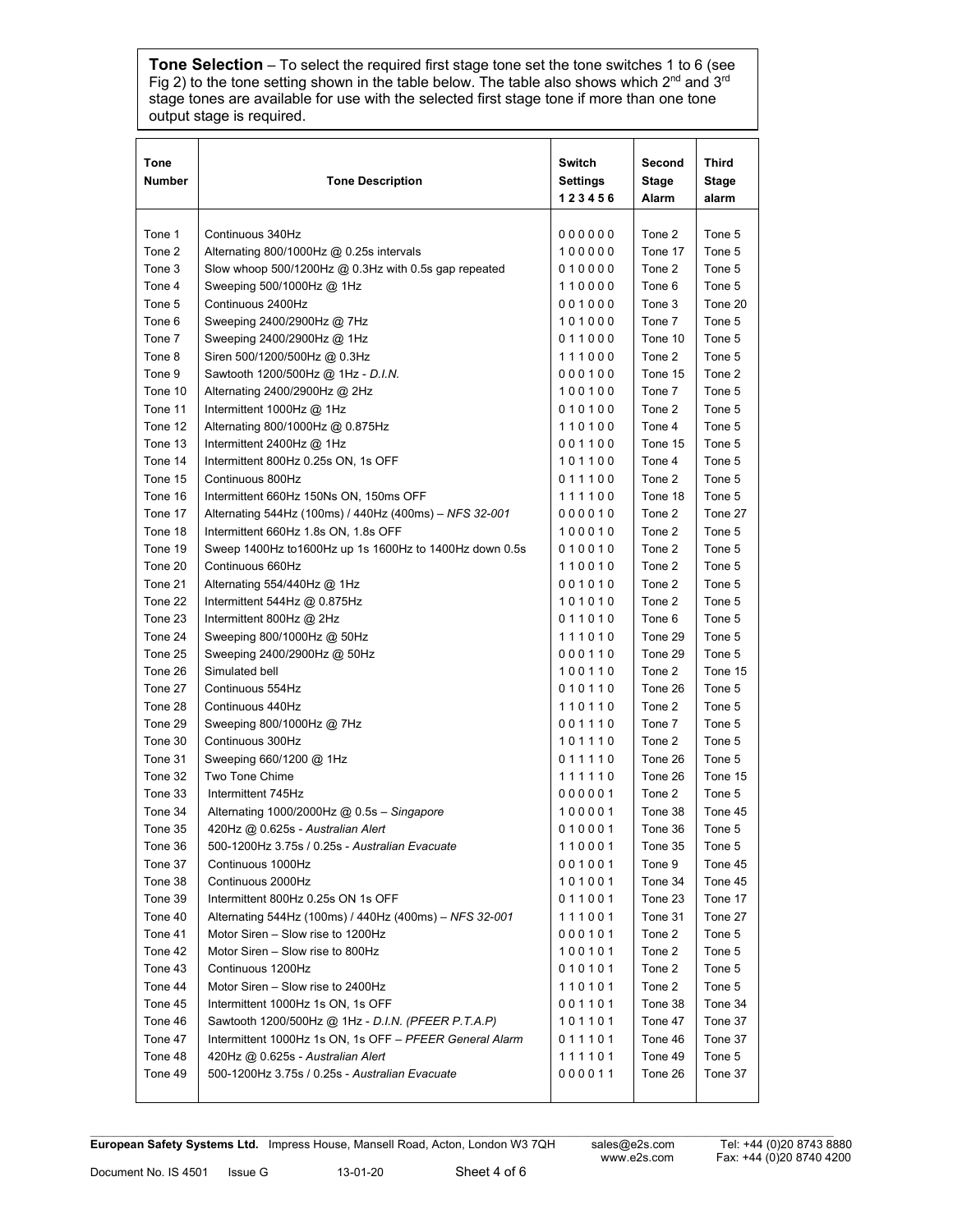#### **7) Electrical System Design For Installation In Hazardous Areas Using Galvanic Isolators**

Galvanic isolators although more expensive than Zener barriers, do not require a high integrity earth connection. For small systems where a high integrity earth is not already available, the use of galvanic isolators often reduces the overall installation cost and simplifies design.

#### **7.1 Single stage alarm**

The IS-A105N sounder may be powered by any galvanic isolator having output parameters within the limits specified in section 4.3, which has been certified Ex ia by an EC Notified Body. The sounder may be controlled by turning the galvanic isolator on and off, or by a mechanically activated switch on the hazardous area side of the isolator.



Fig 6 Single stage alarm using galvanic isolator.

#### **7.2 Multi stage alarm**

The IS-A105N sounder second and third stages may be activated by using Galvanically Isolated Relays that have output parameters within the limits specified in section 4.4. which have been certified Ex ia by an EC Notified Body.



Fig 7 Multi stage alarm using galvanic isolated relays

### **8) Cable Parameters**

The maximum permitted cable parameters are as specified on the certificate of the Zener barrier or galvanic isolator that has been selected for the installation. Normally the limits are not restrictive, but care should be taken not to exceed a capacitive limit of 83nF for installations when very long cables are used.

#### **9) Volume Control**

The output level of the IS-A105N sounder can be set by adjusting the volume control potentiometer (see Fig 2).

### **10) Servicing**

No attempt should be made to repair a faulty IS-A105N sounder. Suspect sounders should be returned to European Safety Systems Ltd. for repair.

#### **11) Guarantee**

Sounders that fail within the guarantee period should be returned to European safety Systems Ltd. It is helpful if a brief description of the fault symptoms is provided.

#### **12) Customer Comments**

European Safety Systems Ltd. is always pleased to receive comments from customers about our products and services. All communications are acknowledged and whenever possible, suggestions are implemented.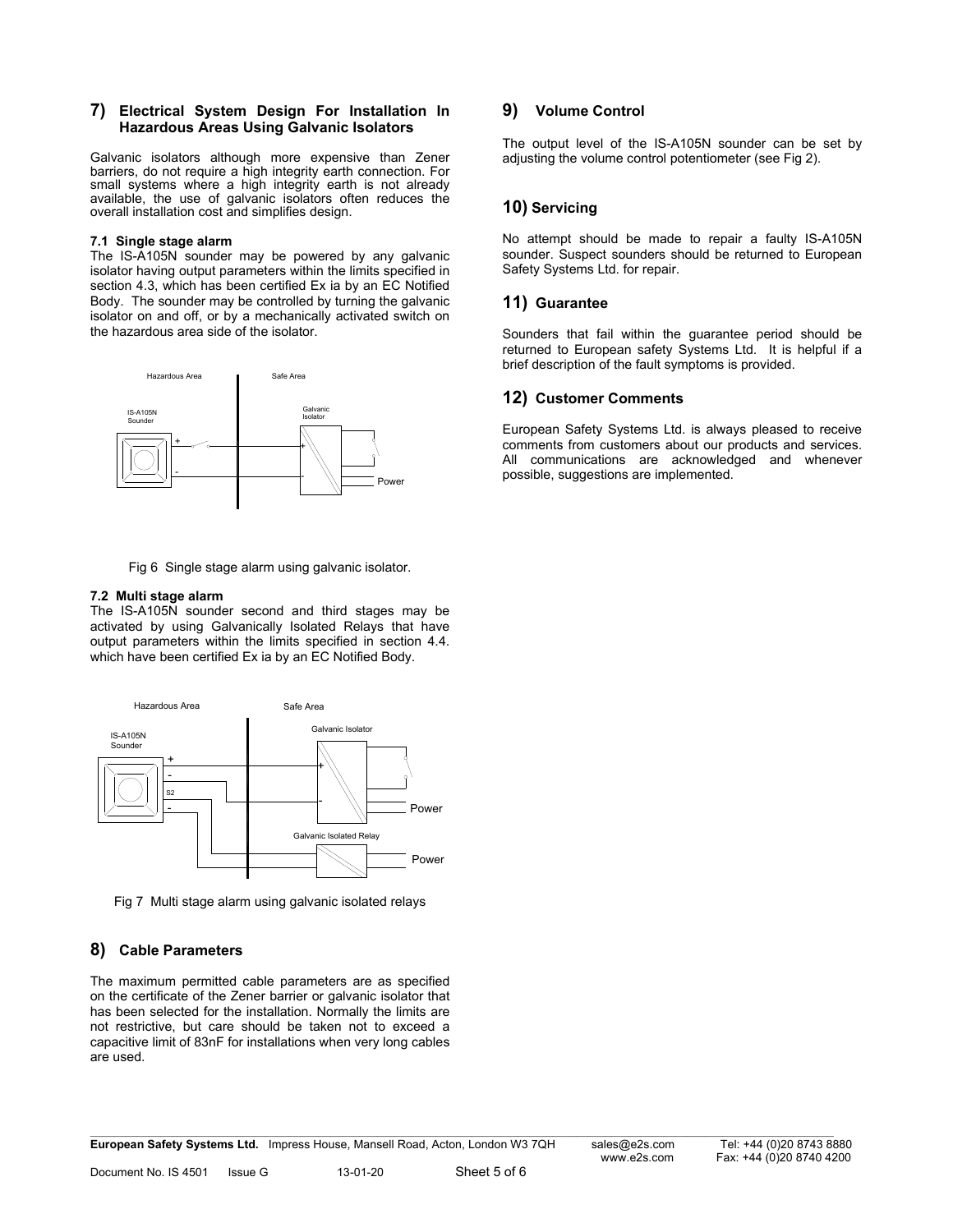# **IECEx Certification FM Approval**

The IS-A105N Sounder has also been approved to the IECEx scheme.

The installation requirements for IS-A105N sounders approved to the IECEx scheme are the same as the installation requirements for IS-A105N sounders approved to the ATEX directive.

| Certificate No. | <b>IECEX SIR 04.0038X</b> |
|-----------------|---------------------------|
|                 |                           |

Marking: Ex ia IIC T4 Ga (Ta = -40°C to +60°C)

Standards: IEC 60079-0:2017 IEC 60079-11:2011

#### **CONDITIONS OF CERTIFICATION (as stated on the IECEx Certificate of Conformity IECEx SIR 04.0038X)**

- 1. The equipment shall only be supplied via Terminals + w.r.t. Terminals - from a certified barrier having a maximum open circuit voltage Uo that is less than or equal to 28 V and a maximum short circuit current Io that is less than or equal to 93 mA, where Io is resistively limited.
- 2. The total capacitance connected to terminals + wrt (i.e. the capacitance of the cable plus any other capacitance) shall not exceed 83nF.
- 3. The equipment has an ingress protection rating of IP66; however, if it has been supplied without a cable entry device, then the user shall ensure that the device that is fitted will provide an ingress protection that is appropriate to the environment in which it is installed i.e. IP20 or better.
- 4. The enclosure is non-conducting and may generate an ignition-capable level of electrosatic charges under certain extreme conditions. The user should ensure that the equipment is not installed in a location where it may be subjected to external conditions that might cause a build-up of electrostatic charges on non-conducting surfaces, additionally, cleaning of the equipment should be done only with a damp cloth.

The IS-A105N Sounder has also been FM Listed.

Marking: IS Class I, Zone 0, AEx ia IIC T4

IS Class I, Division 1, Groups A, B, C, D

See the Control Drawings D 4528 Sheets 1 and 2 for installation details and entity parameters.

The IS-A105N sounders are marked with the certification requirements for the ATEX, IECEx and FM approvals.

| IS-A105N Sounder                                                                    |  |  |  |
|-------------------------------------------------------------------------------------|--|--|--|
| II 1G Ex ia IIC T4 Ga (-40°C <=Ta<= +60°C)                                          |  |  |  |
| SIRA 04ATEX2301X<br><b>IECEX SIR 04.0038X</b><br>2813                               |  |  |  |
| IS Class I, Zone 0, AEx ia IIC T4                                                   |  |  |  |
| IS Class I, Division 1, Groups A, B, C, D                                           |  |  |  |
| Control Drawing No. D 4528<br>FM                                                    |  |  |  |
| Term. + w.r.t. Term. - Ui = 28V li = 93mA<br>APPROVED<br>$Pi = 660mW$ Ci = 0 Li = 0 |  |  |  |
| WARNINGS:<br>Term. S2&S3 w.r.t. Term. - Ui = 28V li = 0mA                           |  |  |  |
| Year / Serial No.<br>To avoid a possible electrostatic                              |  |  |  |
| 09 / 1S00001<br>charge only clean with a damp cloth                                 |  |  |  |
| To prevent ignition of flammable or combustible                                     |  |  |  |
| atmospheres, disconnect power before servicing                                      |  |  |  |
| Substitution of components may impair safety                                        |  |  |  |
| London W3 7QH UK<br>european safety systems Itd.<br>www.e2s.com                     |  |  |  |
|                                                                                     |  |  |  |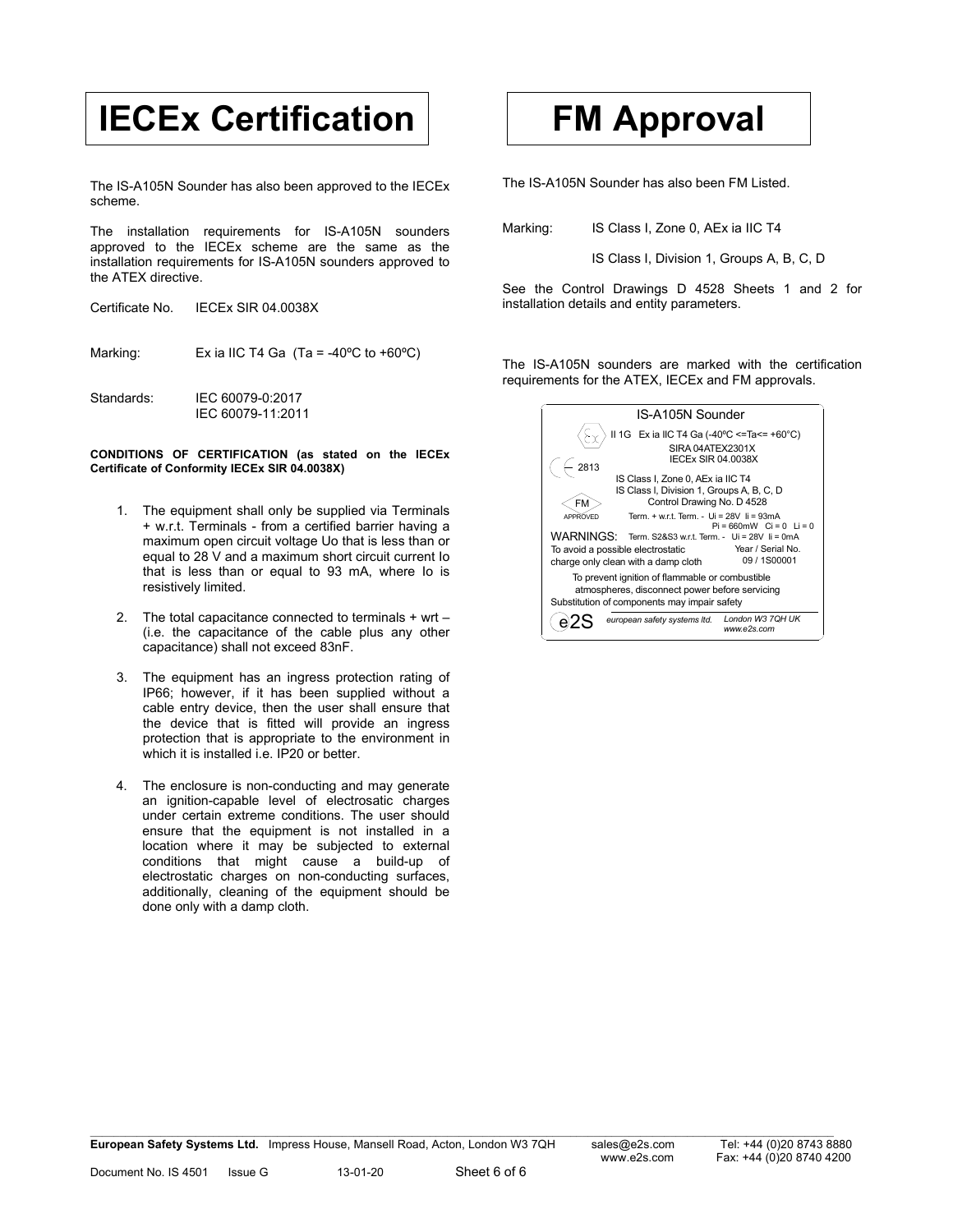